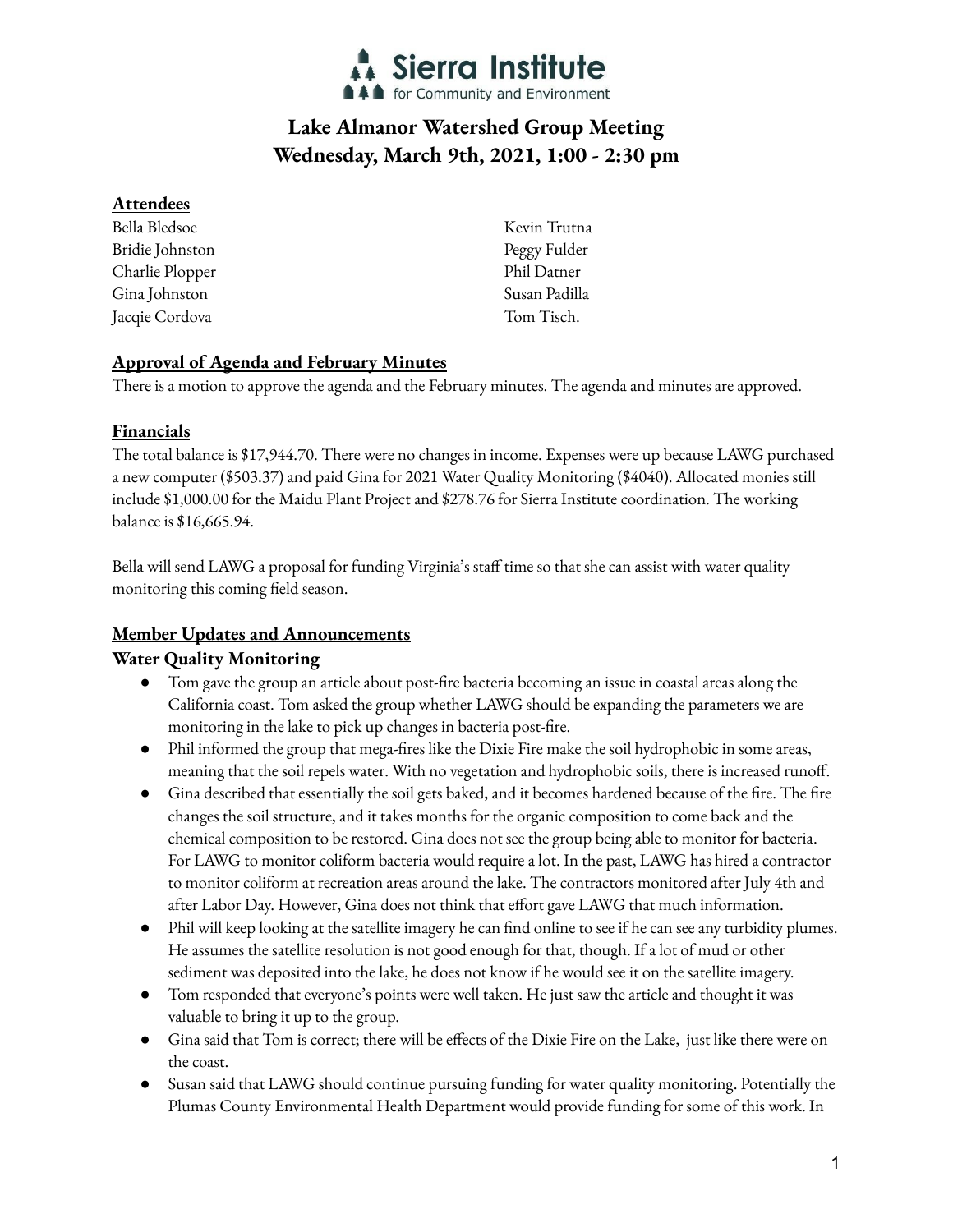

the past, the Citizen Committee paid the Plumas County Environmental Health Department to do some monitoring because people were swimming and complaining of itching.

- Gina mentioned that the county should be the one covering the cost of protecting public health; LAWG should not have to do that.
- Charlie added that the Dixie Fire can generate funding for this area. If LAWG wants to expand funding, this is a good time. People in LA drink this water, and we should be looking for sources to fund expanded water quality monitoring because this source is essential to the whole state.
- The group discussed Gina's 2022 WQ monitoring proposal. Gina is proposing that we do what we have always done. She is not looking to expand the scope of work unless we get more funding. Right now, all we can do is what we are doing.
- Everyone voted in favor of Gina's proposal for \$4,025, and the group accepted it.
- Bella added that she will circulate a proposal for Virginia's staff time to support water quality monitoring to the group as well, which the group can vote on in April.
- Bella mentioned hosting an FRC intern to help with water quality monitoring and asked LAWG members if they are interested in doing that. Bella added that an intern would require a supervisor and asked if LAWG has the capacity to provide that. The group is not ready to commit to supervising an intern.
- Bella also mentioned that she circulated information on the LAWG water quality monitoring program to Dana Flett, the Environmental Studies Program Coordinator at FRC, to try and generate some student volunteers. Dana said she will circulate information to students.
- Gina will write a short article about the 2021 Water Quality Report and submit it to Plumas News and Chico Enterprise. The group would like to circulate the article to the Chamber, Chester Chatter, and a local Sacramento Paper.

#### **Final Version of the Motion to Intervene: FERC Relicensing**

- Bella circulated the final version of the Motion to Intervene to LAWG. The group will continue to stay up to date on the lawsuit.
- Local residents are already expressing that if the Motion to Intervene is denied, the community will try and pull together a large community gathering to give this issue some attention. They intend to have speakers and discuss how local needs are being ignored in order to create a significant community presence.

#### **Fundraising/Donations**

Bella sent Thank You cards to the two recent LAWG donors. She is also hoping for LAWG members to look at the website language and propose changes.

#### **Carlos España:**

- Charlie updated the group that Carlos España recently passed away. Carlos was key in the community; he did extensive recreation and community improvement work.
- Charlie and others are working on setting up a memorial fund for him that will allow for the maintenance of all the projects that he helped catalyze.
- A recent article came out about Carlos' work, included here:
	- "It is with great sadness that I must inform you that Carlos España passed away last week from cancer. His battle was blessedly brief. He is at peace, and free from pain. All of you know how passionate Carlos was in pursuing his vision of a trail around Lake Almanor that will eventually connect to a regional trail system. To say he worked tirelessly on this project is a huge understatement. I saw firsthand the enormous amount of time he spent while utilizing